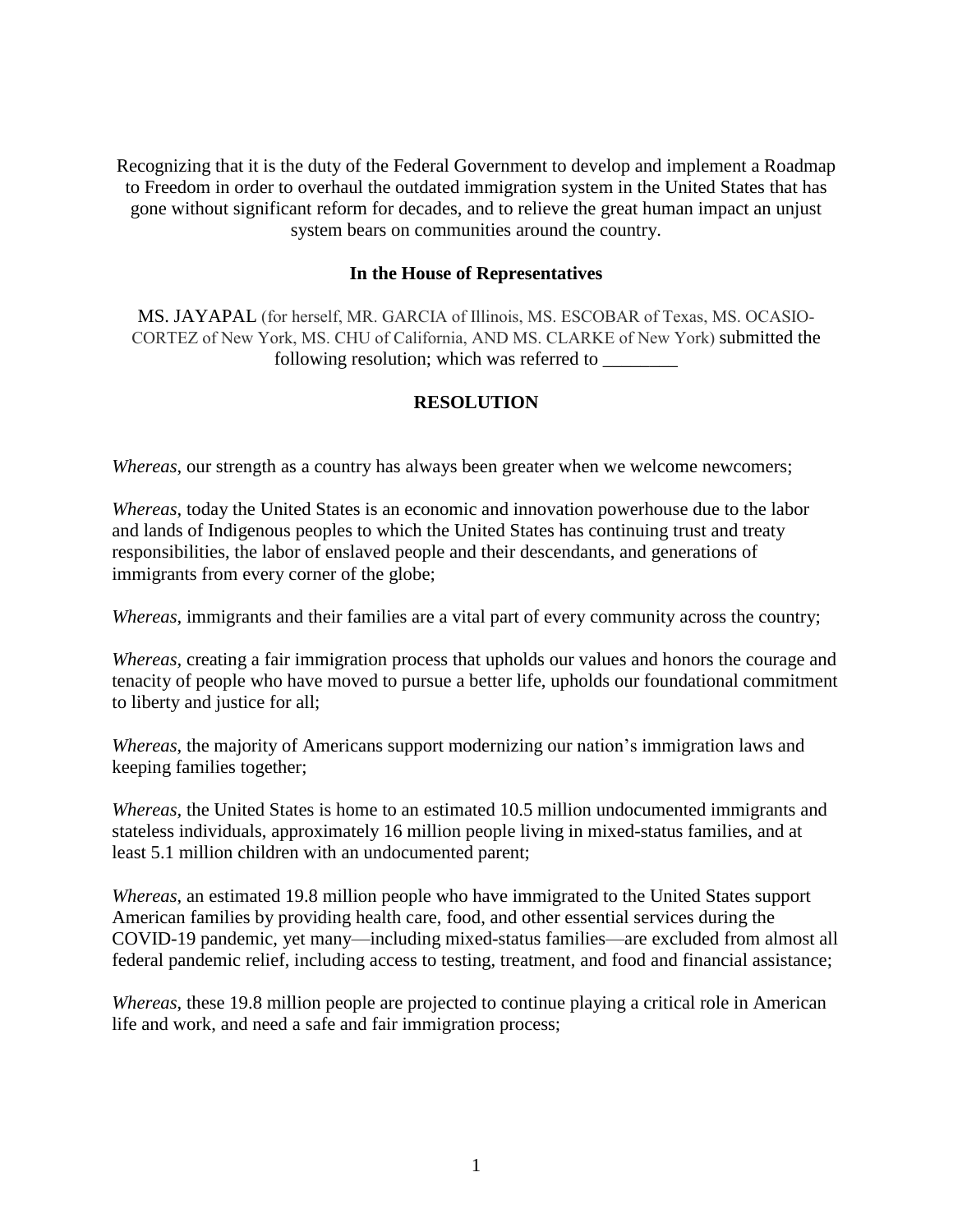*Whereas*, creating a fair and humane immigration system will help level the playing field for all working people and ensure that employers cannot take advantage of an outdated system to undermine worker voice and protections;

*Whereas*, people, businesses, and communities suffer due to an immigration system that is plagued by backlogs, processing delays, and overly complex policies that are inefficient, harmful, and widen the existing inequities in the system;

*Whereas*, immigrants—regardless of status—contribute billions every year in taxes, yet many have virtually no access to safety net programs that are vital to ensuring that all communities thrive;

*Whereas*, all of us are harmed when our outdated and biased immigration system does not respond to the needs of the United States;

*Whereas*, today's main immigration enforcement agency, the Department of Homeland Security (DHS) was formed after the September 11, 2001 attacks and reshaped immigration as a national security issue, and minimized immigration as an issue of humanitarian protection, family unity, and economic necessity—the effects of which have permeated immigration policies at all levels over the last nearly 20 years;

*Whereas*, the Trump Administration's DHS has deployed agents and surveillance technology to suppress the constitutionally protected First Amendment rights of citizens and noncitizens alike across the country;

*Whereas*, our outdated immigration laws and rampant immigration enforcement has disproportionately impacted low-income people, people of color, and Black, Latinx, Muslim and Arab, Asian and Pacific Islander immigrants, immigrants from Indigenous communities and their families, and borderland communities and these people have suffered gravely under policies that prioritize detention and deportation as a means of deterrence, including—

- (1) The separation of hundreds of thousands of families resulting from implementation of the Trump administration's "Zero Tolerance" policy in addition to deporting tens of thousands of parents away from U.S. citizen children annually, and families separated by lengthy processing backlogs and bans on people from Muslim-majority and African countries who have loved ones and family members in the United States;
- (2) Over a million recipients of either Deferred Action for Childhood Arrivals (DACA) or Temporary Protected Status (TPS) who have had their status taken away, bans on people from Muslim-majority and African countries, and the decimation of the asylum and refugee resettlement systems;
- (3) Deplorable conditions in the custody of Customs and Border Protection and Immigration and Customs Enforcement, including prolonged detention, rampant use of solitary confinement, crowded cells, rotten food, physical abuse, sexual abuse, medical abuse, and forced medical procedures of detained women, including some resulting in sterilization; and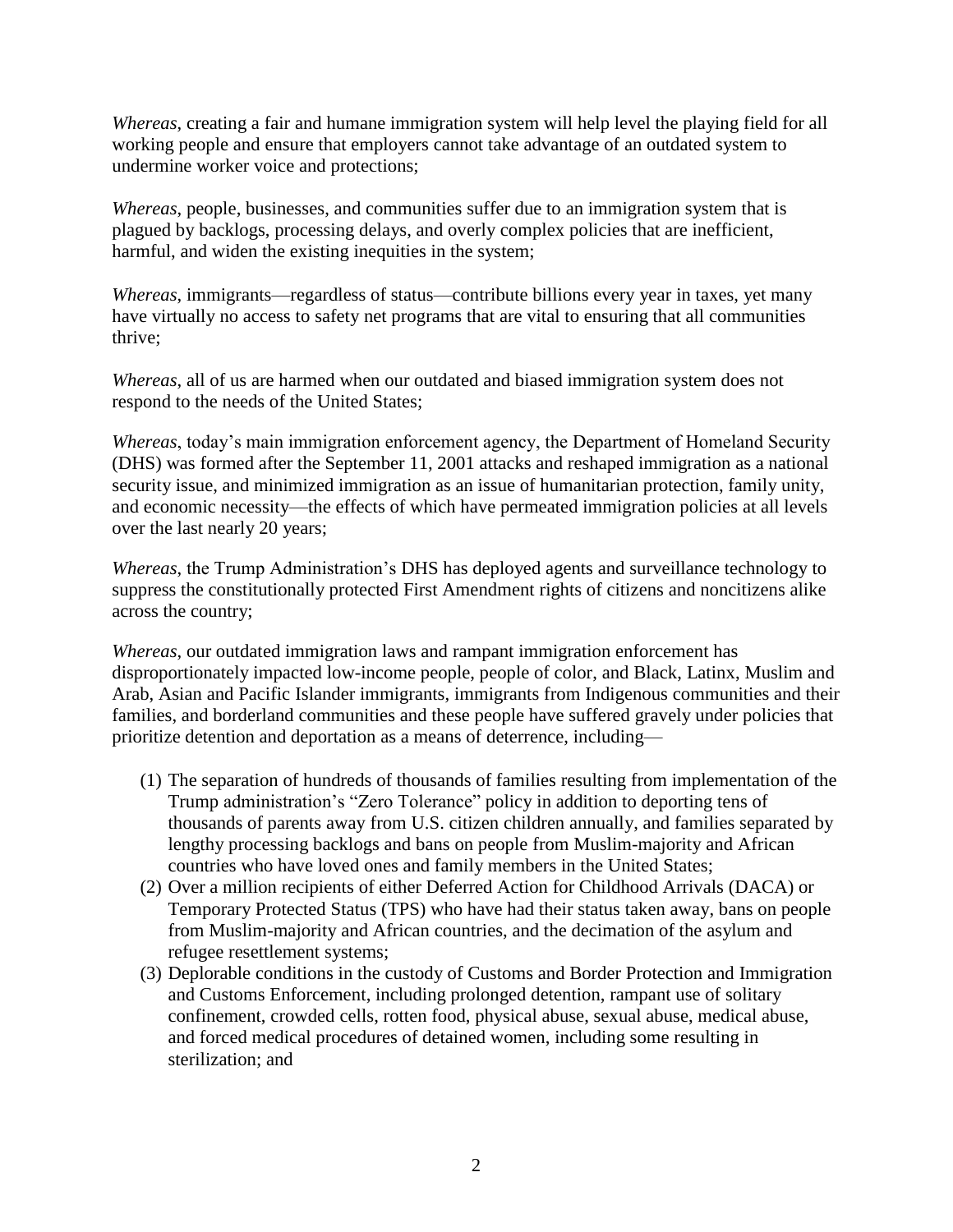(4) Dozens of preventable deaths in the custody of Immigration and Customs Enforcement and Customs and Border Protection, including deaths of children, due to medical neglect and suicide;

*Whereas,* Black immigrants excel in all sectors of society, yet are disproportionately targeted by incarceration and deportation in which they experience abuse, longer periods of detention, and make up more than 20 percent of those facing deportation, despite making up approximately seven percent of the noncitizen population;

*Whereas,* Muslim immigrants contribute greatly to their communities, yet have been disparately subjected to bans, visa denials and denaturalization efforts based on their religion and national origin, and the targets of racial and religious profiling, discrimination, bigotry, and hate crimes;

*Whereas,* Asian immigrants are the fastest growing immigrant population yet are harmed by lengthy backlogs that keep families apart and prevent them from becoming U.S. citizens, and Southeast Asian immigrants are the largest refugee community in the United States, yet are three times more likely to be deported based on an old criminal conviction;

*Whereas,* indigenous immigrants have come to the United States fleeing persecution in great numbers in recent years yet have been subject to prolonged detention and forcibly returned to the countries they fled due to language barriers and a lack of adequate interpretation in their native languages;

*Whereas,* Latinx immigrants represent the largest immigrant community in the United States yet are frequently scapegoated, criminalized, and racially profiled leading to discrimination, hate crimes, and targeting for detention and deportation due to collaboration between local law enforcement and federal immigration authorities;

*Whereas,* migration can increase a woman's access to education, economic independence, and autonomy, yet migrant women's work is not valued in the immigration system and women are at a greater risk of exploitation, trafficking, and abuse;

*Whereas*, the federal government unnecessarily spends \$8.43 million per day on immigrant detention at an average daily cost of \$208 per detained immigrant, when those same people should be able to pursue their immigration case in communities, and cost-effective humane community-based case management programs exist when needed;

*Whereas*, the main drivers of the global displacement of people include violence, food insecurity, extreme poverty, mass wealth inequality, the effects of climate change, endemic corruption, unfair judicial systems, harm done by multi-national corporations and mass consumption of resources, and U.S. foreign policy and military intervention leading to decades of destabilization;

*Whereas*, our post-World War II commitment to provide access to protection to people seeking safety in the United States has been almost completely dismantled under the Trump Administration;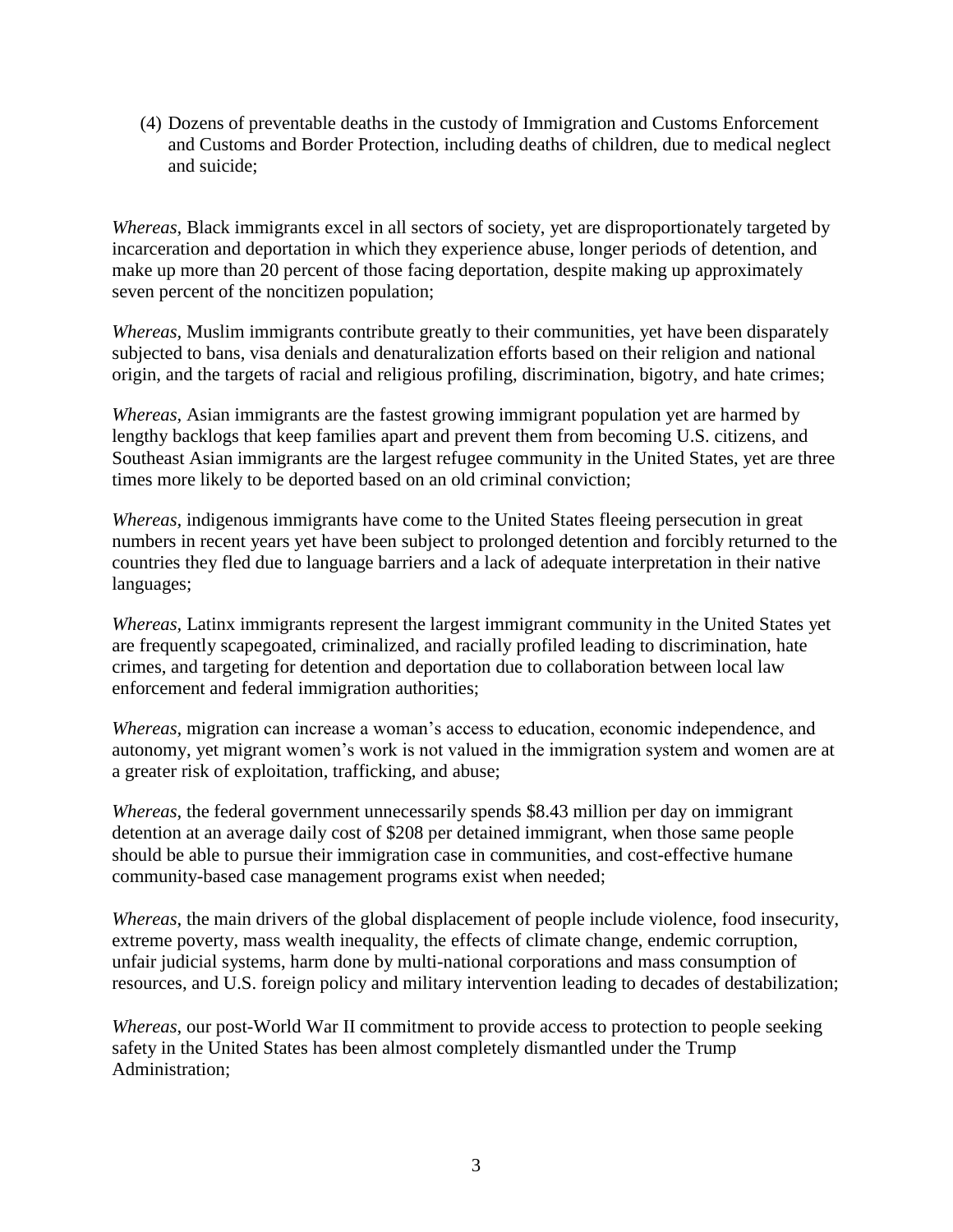*Whereas,* the politicization of the Immigration Court system has interfered with the efficient and fair operations of the Immigration Courts and resulted in due process violations;

*Whereas,* immigrant survivors of domestic violence, sexual assault, and human and labor trafficking are vulnerable to ongoing abuse and exploitation for extended periods of time while their harm-doers are able to leverage the immigration system as a tool of fear, exploitation, and profit-making;

*Whereas,* the COVID-19 pandemic deepened the injustices of the immigration system resulting in a tremendous spread of COVID-19 in detention, deaths of multiple persons in detention due to COVID-19, and mass expulsions of unaccompanied children and asylum seekers at the border;

*Whereas,* a fair and equitable immigration process that centers on family unity and humanitarian protection, and that works for all, is necessary to eliminate these systemic injustices;

*Resolved*, that it is the sense of the House of Representatives that—

- 1. It is the duty of the Federal Government to develop and implement a Roadmap to Freedom by
	- a. **Promoting full citizenship**, by creating an equitable roadmap that fosters and nurtures full citizenship, and investing in resources to clear the backlogged citizenship process;
	- **b. Protecting and strengthening a fair process centered on family unity by**
		- i. Eliminating barriers to family reunification;
		- ii. Preserving and strengthening family-based immigration;
		- iii.Creating a just and accessible process for eligible individuals who are deported, detained, or in sanctuary to reunite with their families and communities, and return home in the United States;
	- c. **Promoting and preserving diversity by** encouraging immigration from underrepresented countries; establishing opportunities for individuals who otherwise would not have an opportunity to migrate through existing family, humanitarian, or employment-based channels; and fostering new connections, unique perspectives, and diversity within the United States through upholding, and enhancing the diversity visa program;
	- d. **Establishing a just, humane system to uphold U.S. immigration laws by**
		- i. Ensuring fairness and disentangling the criminal and deportation systems such that the enforcement of immigration laws will not rely upon detention and deportation by—
			- 1. Creating scalable civil consequences to immigration violations;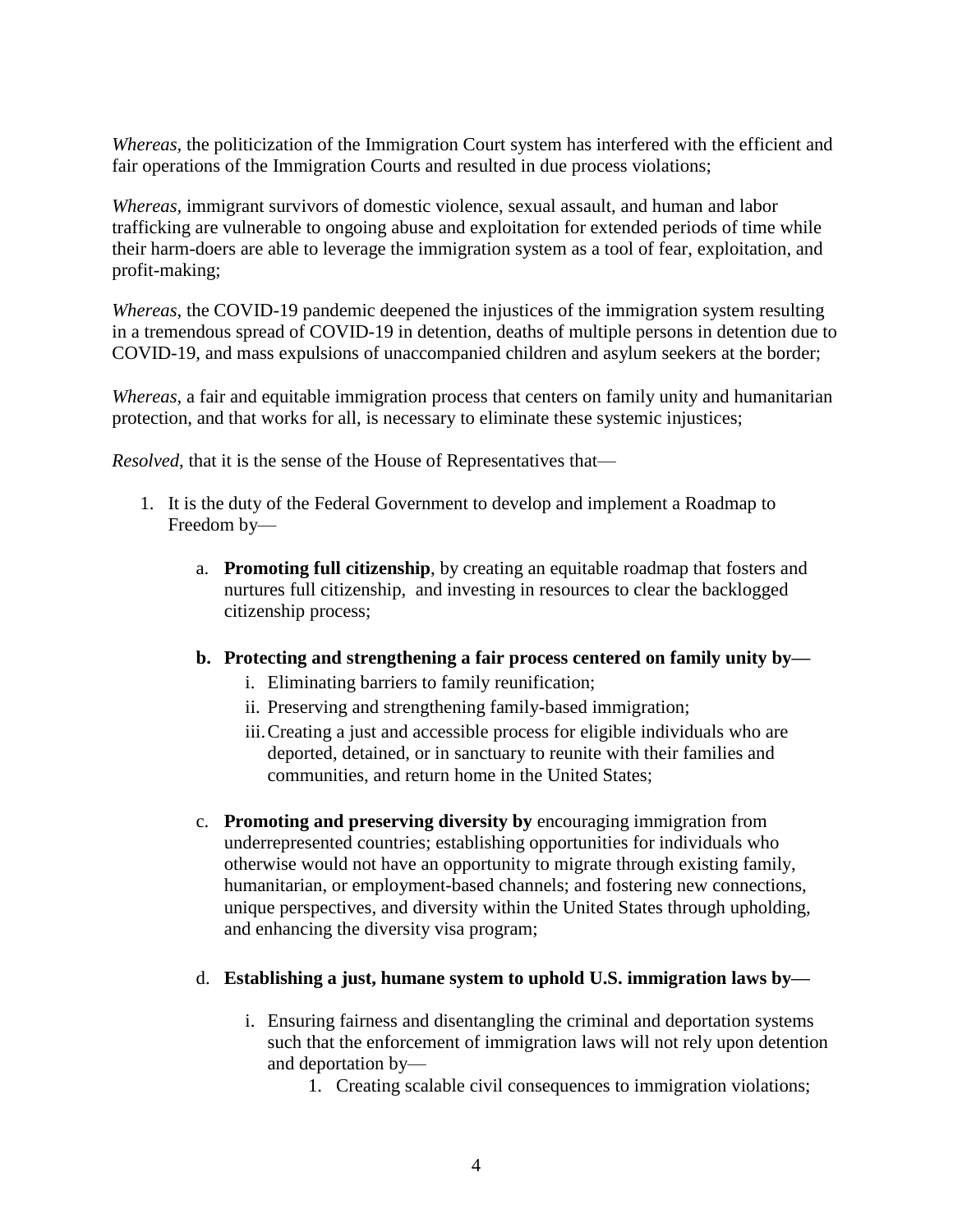- 2. Repealing harmful provisions of the Illegal Immigration Reform and Immigrant Responsibility Act (IIRIRA) and the Antiterrorism and Effective Death Penalty Act (AEDPA);
- 3. Decriminalizing the acts of migration and seeking asylum;
- 4. Ending the  $287(g)$  program and other programs that enable local law enforcement to enforce immigration laws or require or incentivize cooperation and support for federal immigration enforcement; and
- 5. Ending the disproportionate immigration penalties that flow from involvement in the criminal legal system, in particular on immigrants of color;
- ii. Ensuring that no person is removed, expelled, or denied admission without guaranteed and meaningful access to legal defense;
- iii.Mandating that all enforcement actions must comply with the Fourth Amendment, basic principles of fairness and due process, uphold civil rights and civil liberties, and include robust privacy protections;
- iv. Respecting the safety and security of all people during encounters with law enforcement by upholding the longstanding division between state and local law enforcement and federal immigration enforcement and enacting policies to build trust and eliminate racial and religious profiling by all federal, state and local law enforcement agencies in the United States;
- v. Protecting the safety of immigrant communities by prohibiting immigration enforcement at sensitive locations including health care facilities; schools and school bus stops; places that provide assistance to people such as children, pregnant women, and survivors of abuse; places that provide disaster or emergency services; places of worship; courthouses; probation offices; lawyers' offices; and public assistance offices; and
- vi. Initiating an individualized review process to ensure that these changes are implemented retroactively;

## **e. Embracing a presumption of liberty for all immigrants by—**

- i. Ending the detention of families, children, and other vulnerable populations, mandatory detention, and the use of detention for migration processing;
- ii. Upholding dignity by eliminating the profit motive to detain people by ending the use of private, for-profit detention facilities and state and local jails and prisons;
- iii.Investing in effective community-based and community supported case management programs operated by credible non-profits that support immigrants who need it based on a presumption that asylum seekers and immigrants going through immigration court proceedings are free to live in their homes or communities, and save taxpayers' dollars and protect human rights; and
- iv. Ensuring robust protections and standards for the safety and well-being of children, including while in immigration custody;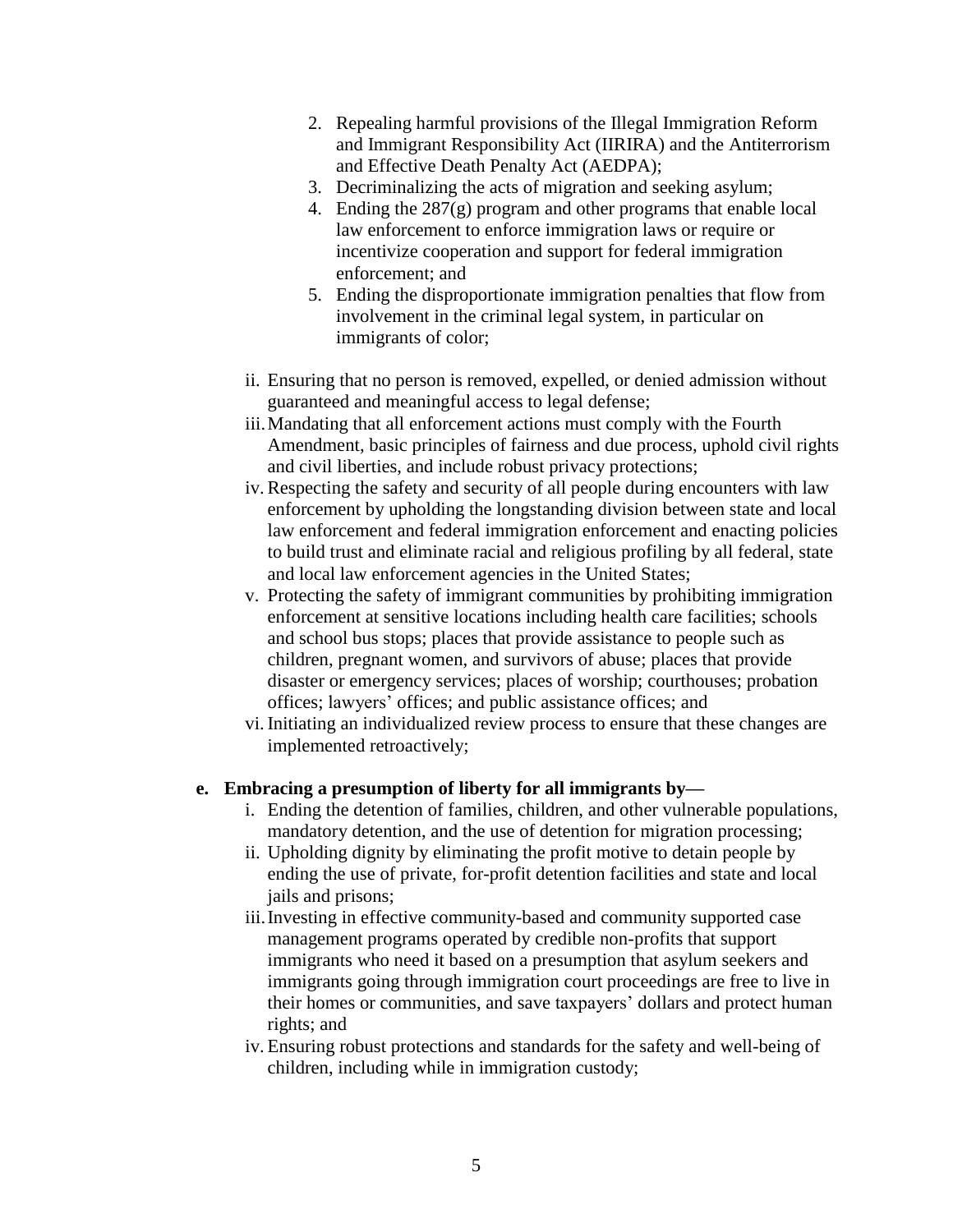## **f. Ensuring federal immigration agencies are fair and accountable by –**

- i. Establishing U.S. Citizenship and Immigration Service (USCIS) as a customer-service oriented agency that is properly resourced to promote immigrant and refugee integration by reviewing all applications and benefits in an expeditious, fair, and responsive manner; protecting immigrants' rights and data privacy; and maintaining affordable application fees;
- ii. Creating an Office of Migrant Protection that is tasked with collecting data, establishing best practices, and promoting policies that benefit the immigrant community in the United States;
- iii.Establishing an independent Immigration Court system that promotes fairness and independence and ensures Immigration Judges and appellate courts are free from political influence and have the power to exercise discretion, including granting relief where equities demand it; and
- iv. Ensuring robust and independent oversight of immigration agencies including a meaningful complaint process that engages impacted communities and stakeholders;
- g. **Establishing a humane and effective border policy** that protects the safety of all communities and invests in the rights and livelihoods of borderland communities  $by$ 
	- i. Partnering with borderland communities in decision-making about the border;
	- ii. Facilitating safe, dignified, and efficient trans-border travel, trade, and exchange that strengthens community and economic ties and wellbeing;
	- iii.Honoring the rights of people living in the borderlands including by reversing the flow of money into harmful border walls, barriers, and "virtual walls" that perpetuate militarization of the border and use invasive technology that violate individuals' civil rights and civil liberties and investing in modernizing ports of entry, economic development, education, and social services;
	- iv. Ensuring fair, effective, timely, and humane processing of all persons seeking entry at the borders and ensuring civil rights and civil liberties protections, including by ensuring that these protections apply fully everywhere within the United States, including at and near the border;
	- v. Establishing welcoming centers at the border to ensure that people seeking safety are processed in a way that upholds American values;
	- vi. Protecting the right of borderland communities to move without unconstitutional searches and seizures by ending checkpoints in the interior of the United States;
	- vii. Engaging in evidence-based strategic planning to better allocate border authorities and resources and uphold human rights, including rejecting spending on military installments, physical barriers, or unnecessary personnel, and rescinding the authorities that were used to waive legal requirements for border construction; and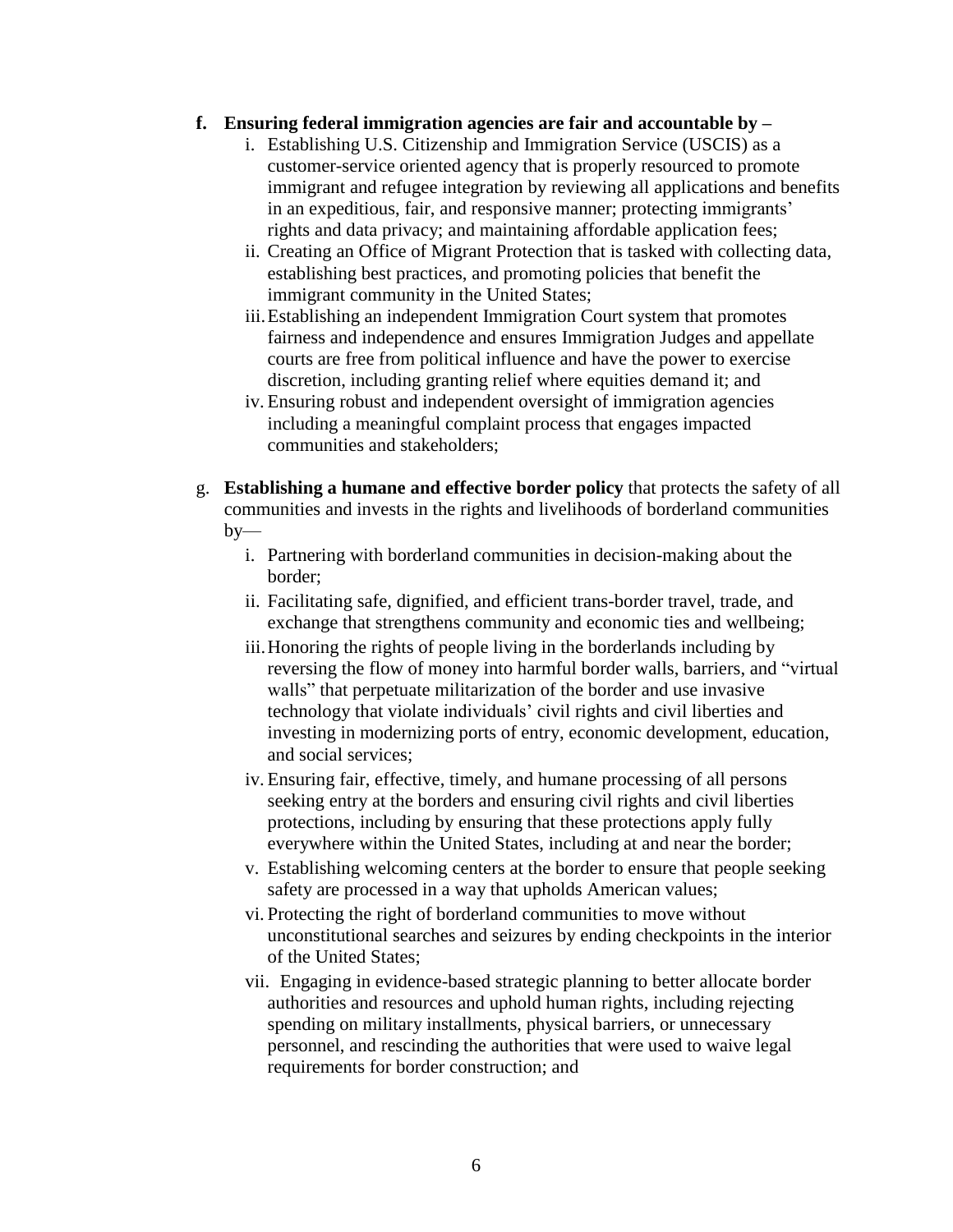- viii. Addressing the damages and providing reparations for landowners, communities, and public, private, and tribal lands harmed by border wall construction, border militarization, and border authorities;
- h. **Affirming protections for immigrant survivors of violence by** ensuring prompt access to survivor protections afforded under the Violence Against Women Act, (VAWA) the Trafficking Victims Protection Act, (TVPA), through the asylum system, and for Special Immigrant Juveniles seeking safety, by
	- i. Preventing the detention and deportation of survivors seeking legal protections;
	- ii. Ensuring fair, just, and expedited processing of VAWA, TVPA, and other victim related cases and corresponding employment authorization; and
	- iii.Protecting survivors from abuser manipulation of the immigration system as a tool of retaliation by strengthening accountability to confidentiality protections afforded immigrant survivors;
- i. **Recognizing the value of all work** by modernizing the rules that govern our workforce immigration needs including by
	- i. Ensuring that all people who are recruited to meet verifiable labor market needs are able to change employers, bring and live with their families, and earn a roadmap to citizenship;
	- ii. Protecting all working people by ensuring immigrants have work authorization, safe working conditions, and strong labor protections, including safeguards against employer retaliation and equal remedies when their rights are violated; and
	- iii.Redirecting budgets and priorities for worksite immigration enforcement and instead empowering labor and employment agencies to prosecute workplace violations that endanger all working people—whether immigrant or native-born—and that perpetuate discrimination, exploitation, and substandard working conditions;
- j. **Promoting healthy communities,** by ensuring immigrants' access to health care and housing, and eliminating barriers that deter immigrant communities from accessing crucial public services for which they are eligible;
- k. **Promoting social, civic, and economic integration**, by establishing a National Office of Immigrant Affairs, promoting citizenship for those who are eligible, and investing in English language learning programs and workforce development training;
- l. **Modernizing and strengthening humanitarian pathways to the United States** to recognize fundamental human rights to safety and dignity, and reflect the changing socio-political, economic, and environmental causes driving humanitarian crises, including by
	- i. Fully supporting refugee resettlement;